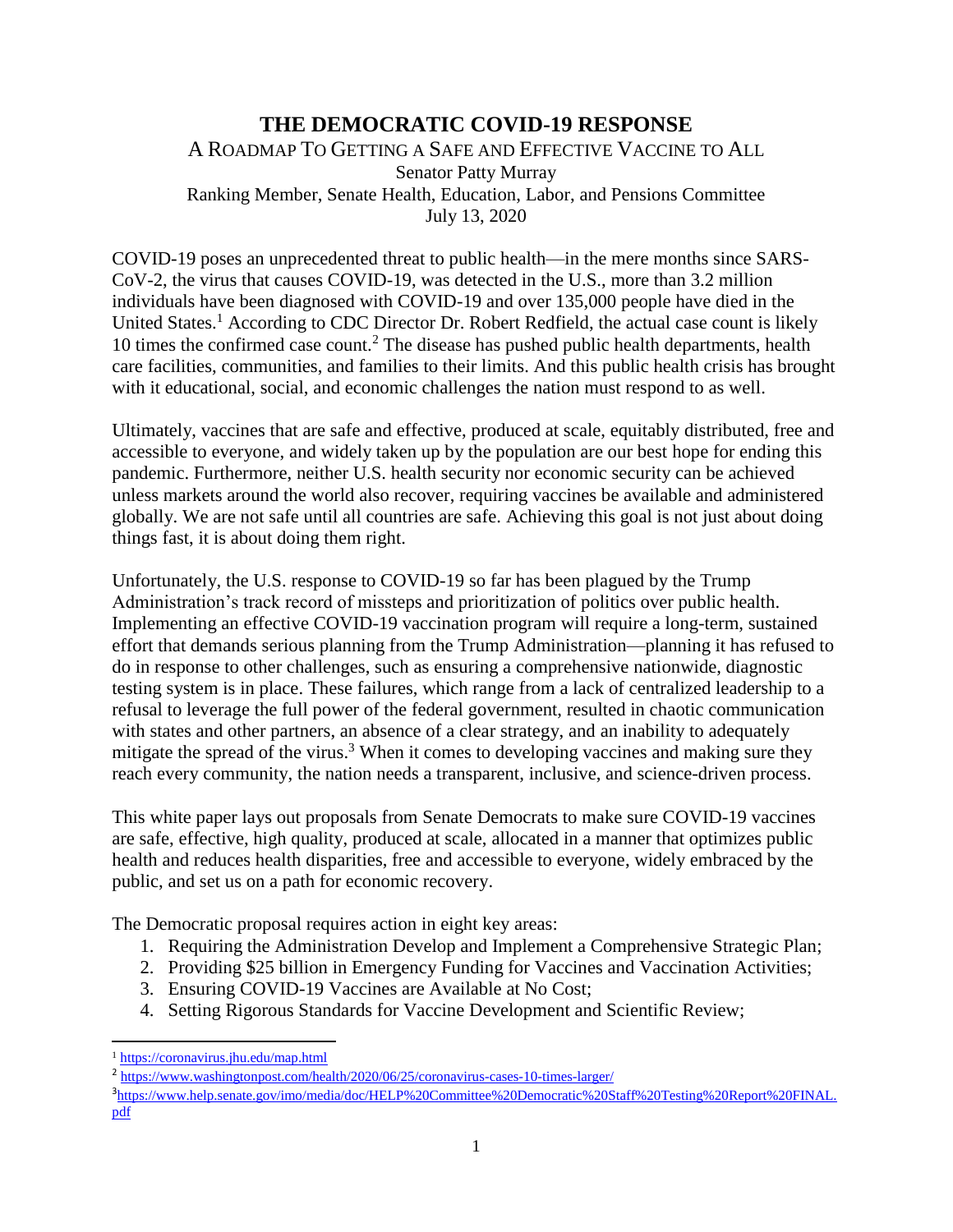- 5. Scaling Vaccine Manufacturing and Preventing Supply Chain Challenges;
- 6. Ensuring Equitable Distribution of Vaccines;
- 7. Preparing for and Implementing Widespread Vaccine Administration; and
- 8. Ensuring Post-Market Surveillance and Safety.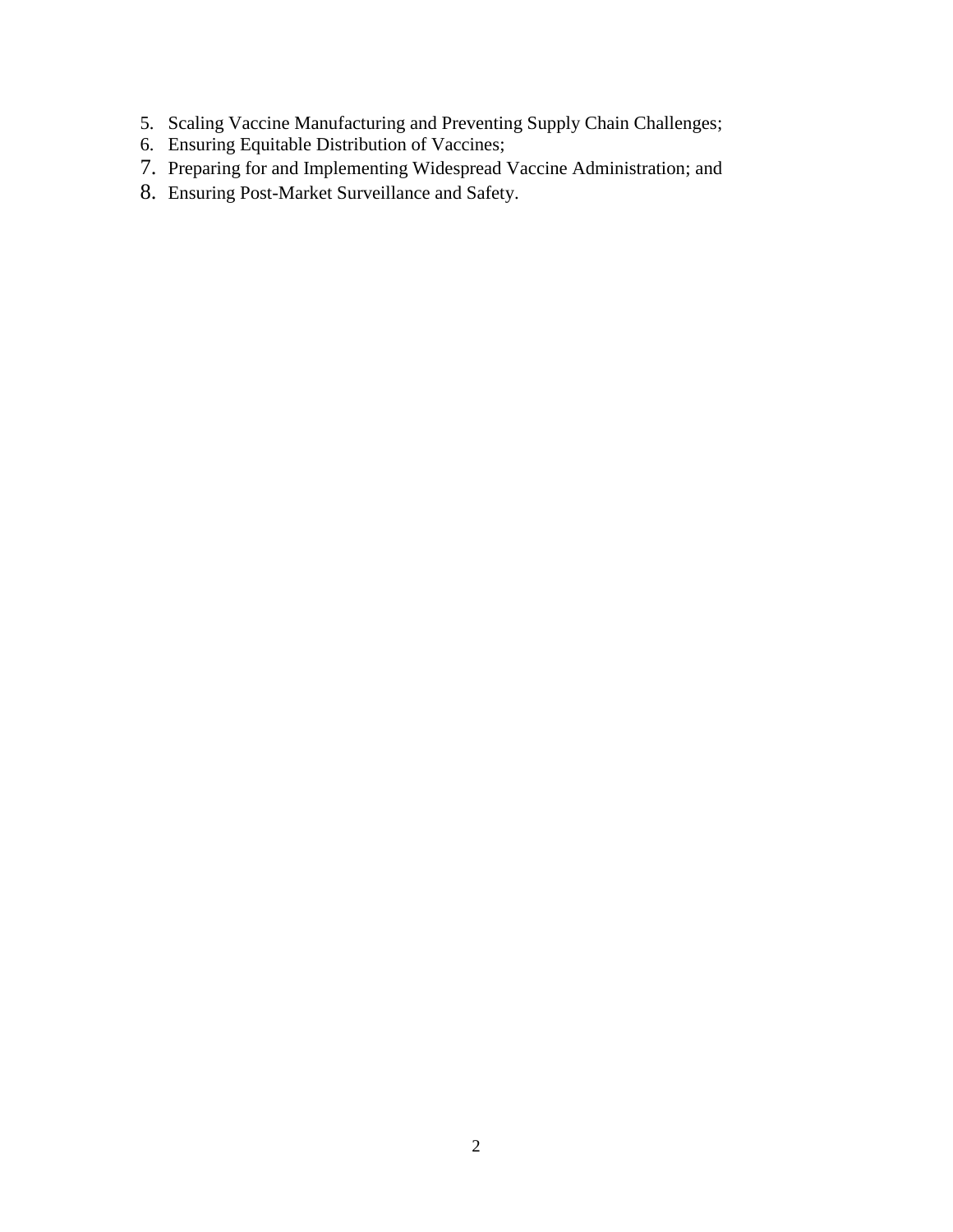# **Requiring the Administration Develop and Implement a Comprehensive Strategic Plan**

The rapid, efficient, and equitable development, manufacturing, review, allocation, distribution, and administration of one or more safe and effective COVID-19 vaccines presents a significant public health challenge. The federal government must develop, publish, and effectively implement a comprehensive national strategic plan that covers every phase of the vaccine enterprise and demonstrates how the federal government will lead this effort, in partnership with state, local, Tribal, and territorial leadership, industry, academia, and other stakeholders. This unprecedented effort must be developed, scaled up, and sustained in a manner that recognizes that the U.S. public health system is already under incredible strain.

This spring, the Administration announced the creation of Operation Warp Speed (OWS) to centralize the work of various federal departments and agencies across the full spectrum of the vaccine process. While this stands in contrast to the Administration's disorganized approach to testing, OWS must embrace clear, open communication with the public and essential stakeholders about the status of vaccine development, distribution, and administration efforts. Sustained, central, transparent leadership is required to avoid the failures of the diagnostic testing system. Finally, the nation must be able to trust that the person or entity leading these efforts is focused on public health and science and remains free from political influence or conflicts of interest.

A public strategic plan that lays out the Administration's approach to a COVID-19 vaccine or vaccines is the clearest way to accomplish these objectives—and this plan must be developed now. The initial plan should be released no later than August 7, 2020 and include detailed strategies, including specific timelines for completion, on how the Trump Administration will:

**Clarify departmental and agency roles and coordination** to ensure the federal government is leveraging its existing expertise, programs, and infrastructure, including maintaining the Center for Disease Control and Prevention's (CDC) public health leadership in vaccination campaigns and the role of existing federal advisory committees.

#### **Conduct and support research and development to ensure one or more safe and effective vaccines,** including specific plans to:

- Clarify the decision-making process for selecting which vaccine candidates receive federal support;
- Develop and publish post-marketing safety assessment plans;
- Publish data during trial stages and upon authorization or licensure of a vaccine;
- Conduct a publicly accessible meeting of the Food and Drug Administration's (FDA) Vaccines and Related Biological Products Advisory Committee (VRBPAC) for all vaccine candidates being considered for licensure or Emergency Use Authorization;
- Ensure clinical trial designs include demographically diverse participants;
- Transparently and rapidly share critical information about the research, development, and evaluation processes;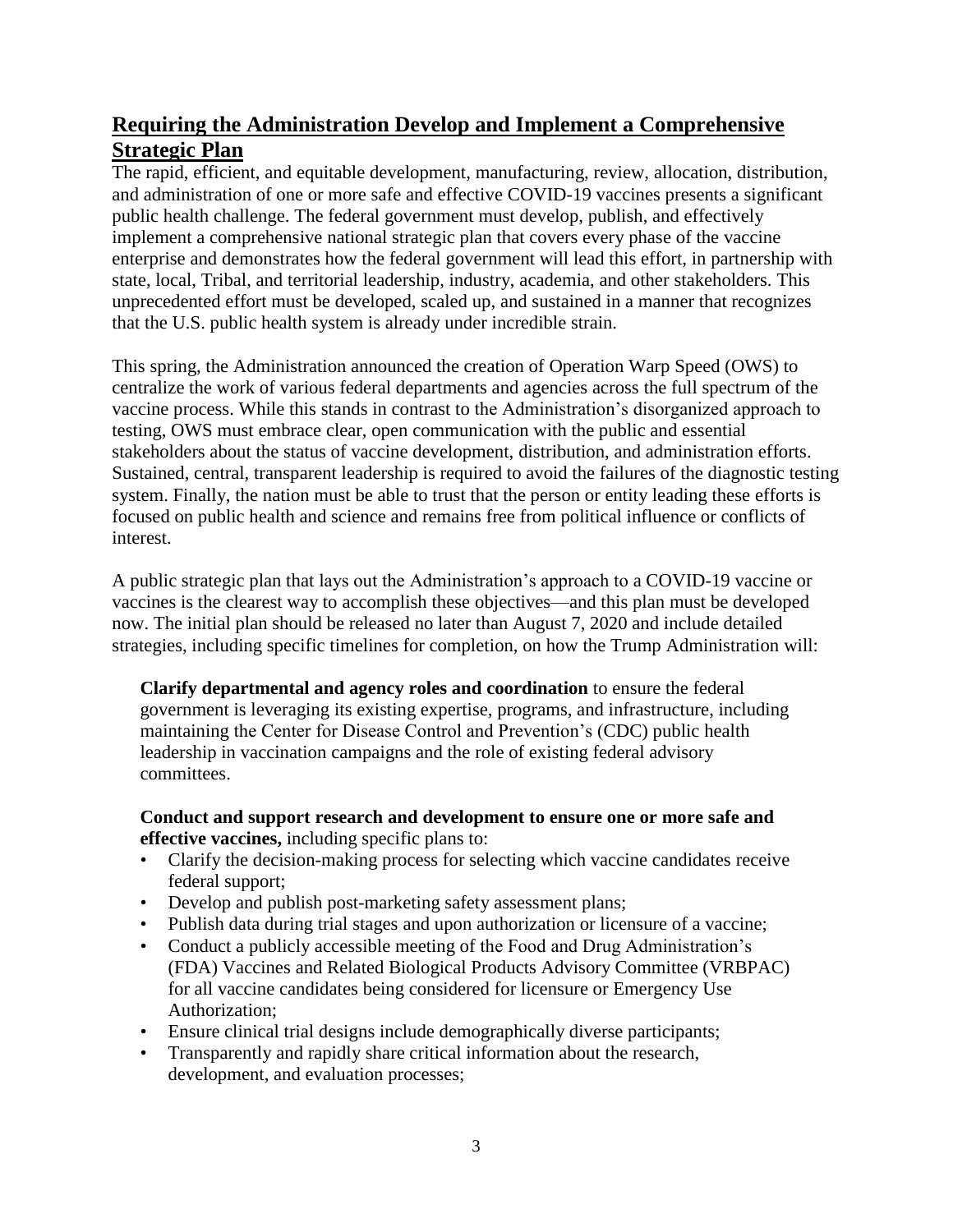- Ensure continued investment in diverse vaccine development in case initial vaccine candidates are insufficient or not optimal to contain COVID-19; and
- Collaborate with the global scientific community, including the World Health Organization (WHO), the Coalition for Epidemic Preparedness Innovations (CEPI), and Gavi, the Vaccine Alliance.

**Scale up necessary manufacturing**, including specific plans to:

- Bring additional manufacturing capacity online, with a focus on fill and finish capacity for COVID-19 vaccines, and ancillary supplies such as vials, rubber stoppers, needles, and syringes, and personal protective equipment, with early engagement from FDA on regulatory expectations;
- Ensure high standards for manufacturing quality are maintained;
- Intervene in the supply chain when necessary to ensure a highly functional supply chain for all necessary elements;
- Balance the manufacturing needs for seasonal influenza vaccine, pandemic influenza vaccine, if necessary, and other vaccines; and
- Stockpile ancillary supplies to ensure a sufficient supply for both influenza and COVID-19 vaccination campaigns, as well as continuing routine immunizations.

### **Equitably allocate COVID-19 vaccines in a manner that optimizes public health and promotes equity by addressing health disparities,** including specific plans to:

- Implement recommendations from the Advisory Committee for Immunization Practices (ACIP);
- Prioritize health outcomes for populations at higher risk for COVID-19 morbidity and mortality;
- Set and communicate clear expectations about who will be first in line to access a vaccine, why they have been prioritized, and when vaccines will be available for specific groups and for the general public; and
- Create accountability mechanisms that ensure vaccine allocation is science-driven and equitable.

**Distribute COVID-19 vaccines to every community**, including specific plans to:

- Build on the existing expertise and infrastructure of the CDC and state, local, Tribal, and territorial public health departments;
- Ensure vaccines reach communities of color, people with disabilities, and other underserved communities;
- Ensure an adequate workforce to distribute and administer COVID-19 vaccines;
- Address logistical needs, including reaching rural communities, maintaining a cold chain logistics system, and overcoming other distribution obstacles;
- Strengthen and expand data systems to support vaccine distribution and administration, and link them to a comprehensive system of vaccine safety monitoring systems; and Work multilaterally to ensure availability and global distribution of COVID-19 vaccines.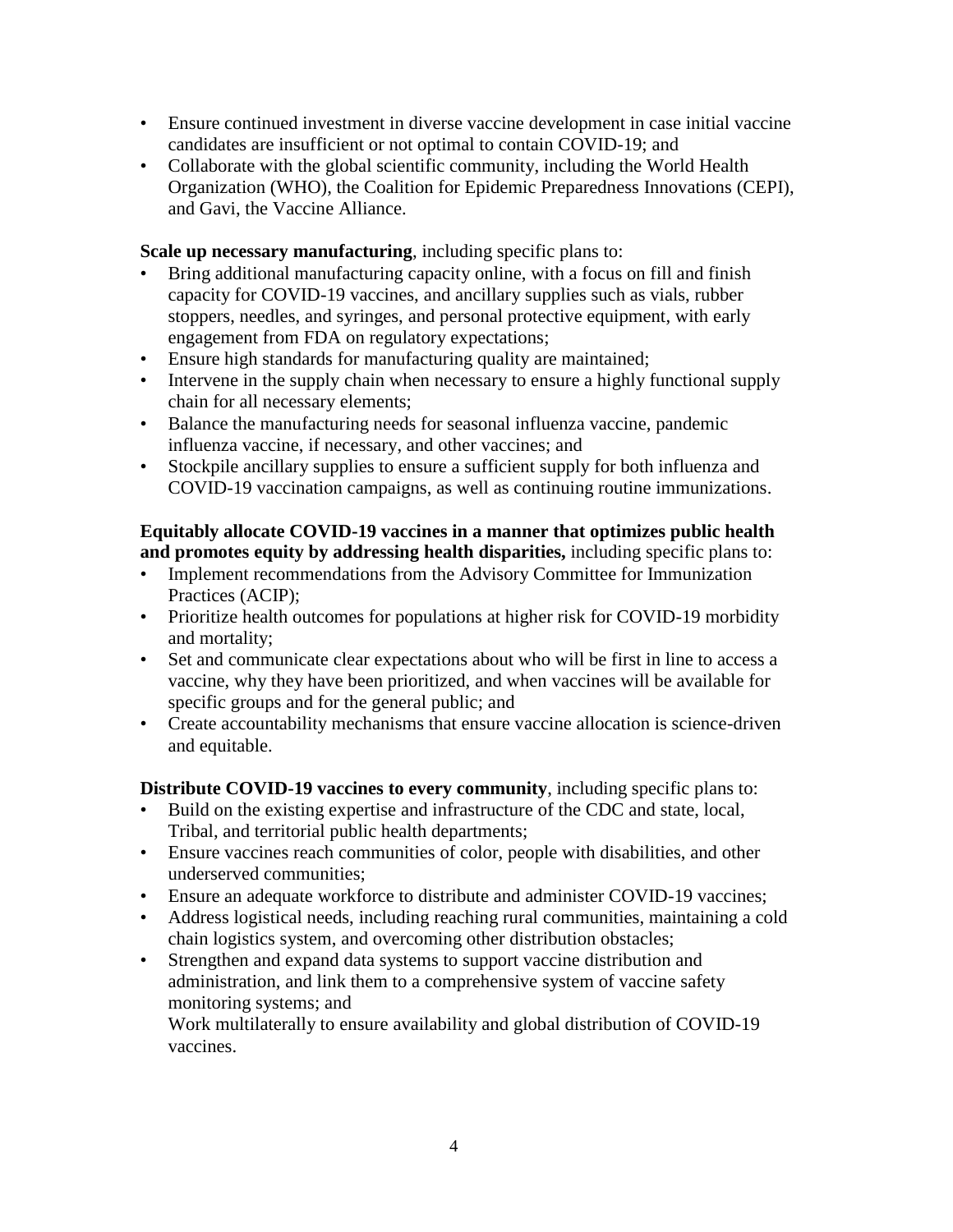**Administer a vaccine to hundreds of millions of people,** including specific plans to:

- Strengthen vaccine confidence and combat misinformation using evidence-based approaches, including conducting necessary research to inform these approaches, engaging stakeholders, and developing and testing messaging regarding the benefits of eventual COVID-19 vaccines;
- Strengthen and expand existing immunization infrastructure, including information infrastructure, to be able to track every administered dose of vaccine in a manner that accounts for the possibility of multiple multi-dose vaccines being concurrently available, with a focus on uptake in communities of color and underserved populations;
- Ensure that all individuals will have access to eventual COVID-19 vaccines free of charge regardless of insurance type or insured status;
- Build on existing vaccine delivery infrastructure (e.g. doctors' offices, pharmacies, occupational health settings) and support the establishment and maintenance of supplemental vaccination sites, accounting for workforce needs and special populations (e.g., institutional housing, nursing homes, prisons); and
- Concurrently support an influenza vaccination campaign and the maintenance of routine vaccinations.

#### **Strengthen existing vaccine safety monitoring systems to conduct post-market monitoring and active surveillance and commit to releasing relevant data.**

**Regularly update the national vaccines plan, to reflect new information about vaccine candidates, COVID-19, and other relevant factors.**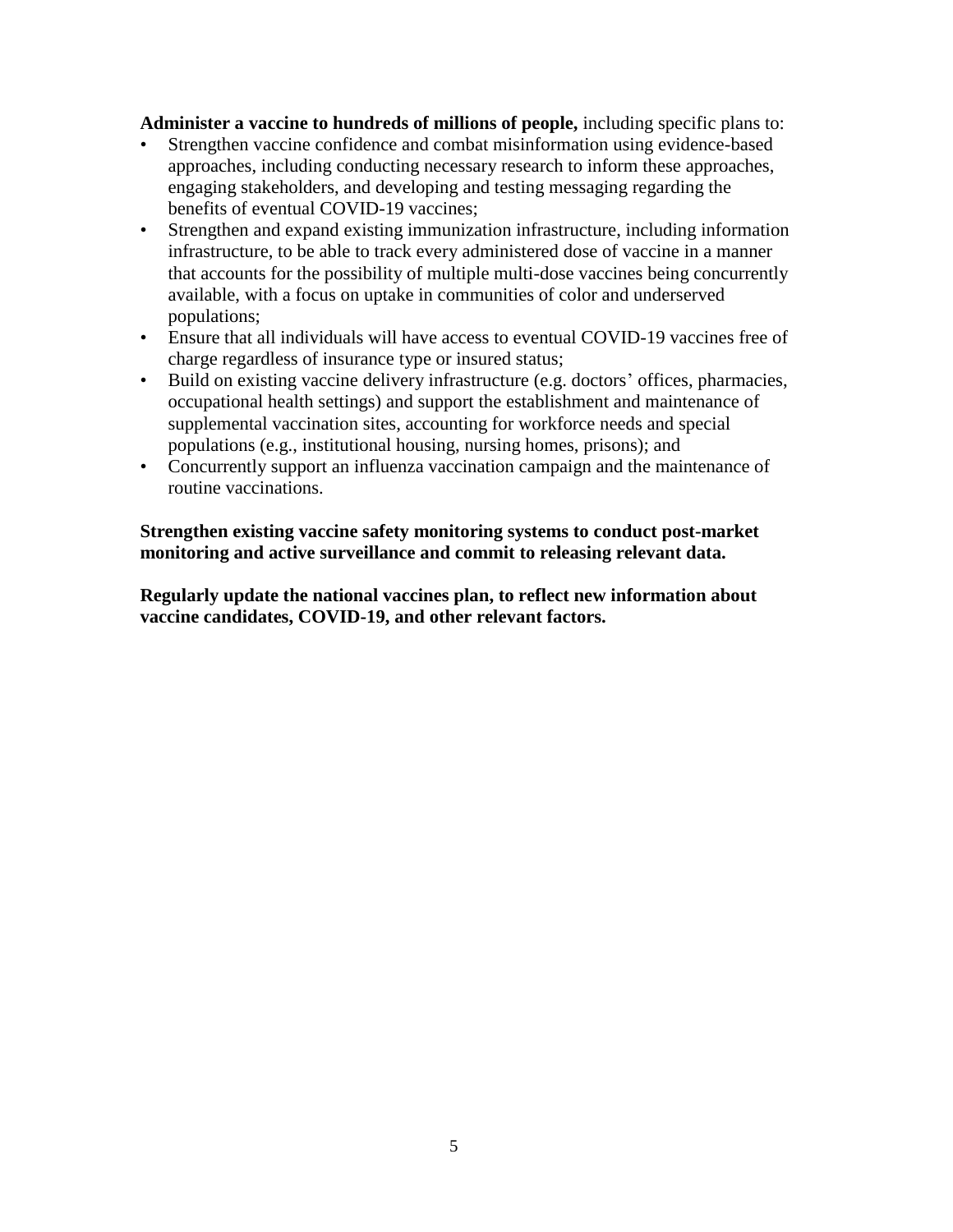# **Providing Emergency Funding for Vaccines and Vaccination Activities**

Congress has already invested \$9.5 billion in vaccine research, development, and manufacturing. Given the scope of this crisis, however, more is needed, and the nation cannot afford to wait.<sup>4</sup> In just 14 weeks, 47.1 million Americans filed for unemployment, a number that continues to rise.<sup>5</sup> The U.S. economy is currently losing hundreds of billions of dollars each month, with the Congressional Budget Office (CBO) estimating that the economy will shrink 11 percent in the second quarter of 2020 and grow by three percent less over the next decade.<sup>6,7</sup> Congress should **provide \$25 billion in new emergency funding to support additional research and development, manufacturing, purchase, distribution, and administration of COVID-19 vaccines**.

The \$25 billion in new emergency funding and accompanying language should be dedicated to the following goals and objectives:

- Purchase vaccines for the U.S. population;
- Optimize the vaccine supply chain and address shortages of reagents and ancillary supplies by directly funding increased production and matching excess supplies or personnel with demand in other locations;
- Provide significant funding to the CDC to enhance and expand immunization infrastructure across the country, including funding for both the Section 317 program and the Vaccines for Children (VFC) program and immunization information systems (IIS) necessary for real time inventory management, distribution, uptake, and tracking during a mass vaccination campaign;
- Update and modernize public health data systems to gather robust data on who is getting vaccinated, including demographic factors, and information to support the vaccination of essential workers, such as first responders, health care providers, and grocery workers, and at risk populations, such as older adults, people with disabilities, patients in long-term care settings, and people with chronic health conditions;
- Recruit, train, and support the necessary additional workforce in collaboration with state, local, Tribal, and territorial health departments, primary care settings, and pharmacies, with special focus on communities of color and other vulnerable populations;
- Stand up federally-supported supplemental vaccination sites and promote new strategies for mass vaccination, such as drive through clinics and clinics in non-traditional locations that are easy to access and feel safe to attendees;
- Strengthen vaccine confidence and combat misinformation with federally supported communication, research, and outreach efforts;
- Develop and distribute tools and resources for health care providers prior to the administration of COVID-19 vaccines; and
- Concurrently support influenza vaccination campaigns and other routine immunizations.

 $\overline{a}$ 

<sup>4</sup> Coronavirus Preparedness and Response Supplemental Appropriations Act; Coronavirus Aid, Relief, and Economic Security (CARES) Act; and Paycheck Protection Program and Health Care Enhancement Act.

<sup>5</sup> [https://www.usatoday.com/story/money/2020/06/25/coronavirus-1-4-m-file-unemployment-benefits-amid-covid-](https://www.usatoday.com/story/money/2020/06/25/coronavirus-1-4-m-file-unemployment-benefits-amid-covid-19/3249252001/)[19/3249252001/](https://www.usatoday.com/story/money/2020/06/25/coronavirus-1-4-m-file-unemployment-benefits-amid-covid-19/3249252001/)

 $6$  <https://www.cbo.gov/publication/56351>

<sup>7</sup> <https://www.washingtonpost.com/business/2020/06/01/coronavirus-cbo-economic-impact/>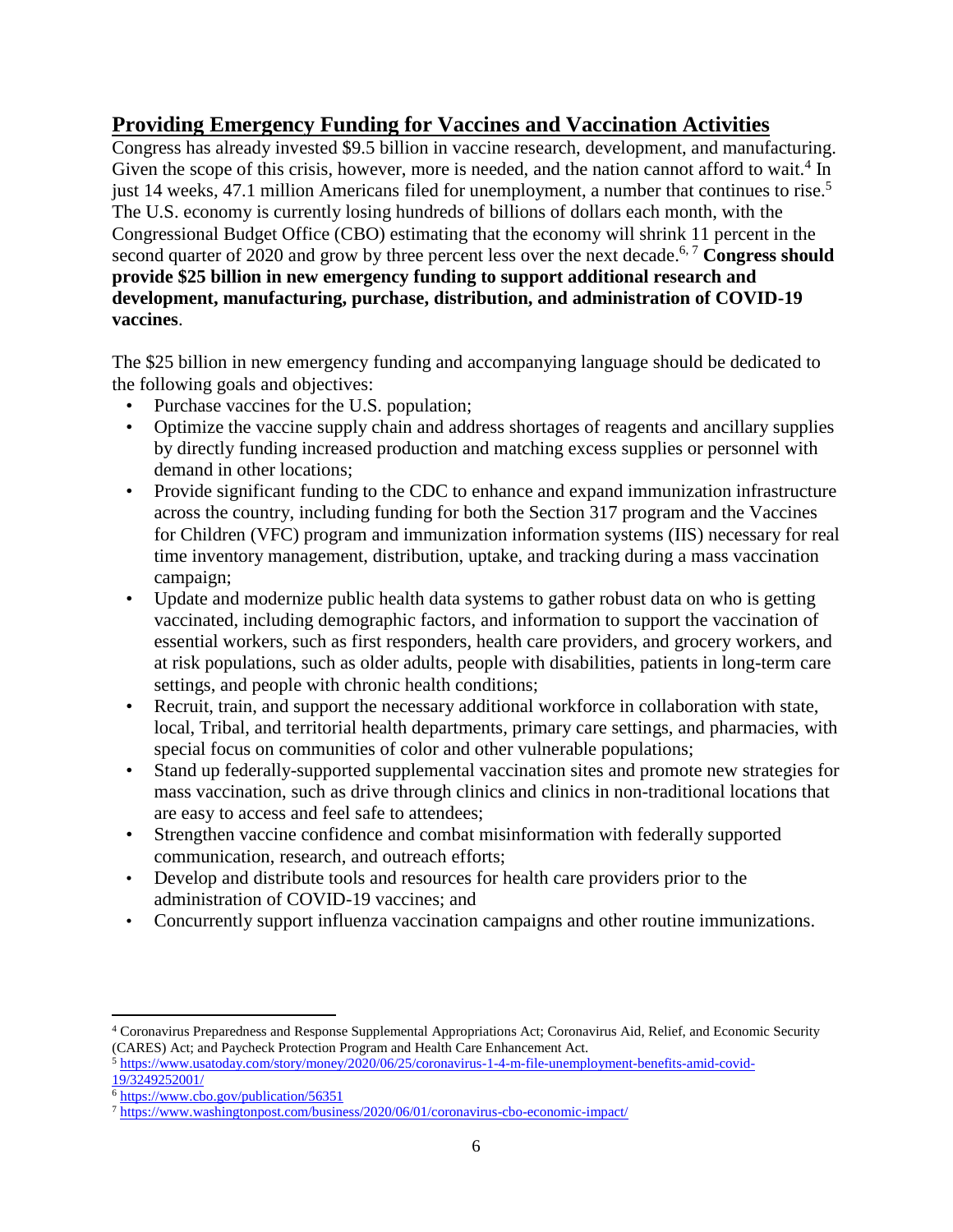# **Ensuring COVID-19 Vaccines are Available at No Cost**

In response to the H1N1 influenza pandemic of 2009, the federal government financed the development of a vaccine, purchased the vaccine, and provided it for free.<sup>8</sup> The Trump Administration has not indicated it intends to purchase all necessary doses of COVD-19 vaccines and has said it will rely some on existing payment mechanisms (e.g., private insurance, Medicaid, Medicare).<sup>9</sup>

The federal government should use market commitments for vaccine purchase to foster innovation, provide a stock of vaccines that can be distributed to the population for free, incentivize manufacturers to produce at scale, and negotiate a fair price for a vaccine, given the government's purchasing power.<sup>10</sup> This would also prevent pharmaceutical companies from reaping massive profits from taxpayer investments that largely insulate the companies from risk.

Furthermore, given the economic instability brought on by COVID-19, many people are experiencing significant changes to their incomes and health coverage – losing employersponsored coverage and changing income that affects eligibility for subsidized coverage like qualified health plans on the Affordable Care Act (ACA) exchange, Medicaid, and more.<sup>11, 12</sup> The surest way to guarantee every person in this country gets vaccinated against COVID-19 free of charge is for the government to directly purchase the hundreds of millions of vaccines that will be necessary to immunize the U.S. population.

### **Congress should provide for the direct purchase of COVID-19 vaccines for the U.S. population, as it did in response to the 2009 H1N1 influenza pandemic.**

Most patients and families have insurance that will cover the eventual COVID-19 vaccines. Congress took steps in the Coronavirus Aid, Relief, and Economic Security (CARES) Act to make COVID-19 vaccines free for Medicare beneficiaries and accelerate coverage without costsharing for enrollees in private health plans.<sup>13</sup> That said, Congress needs to take additional steps to ensure that eventual COVID-19 vaccines are accessible and free for everyone.

#### *Private Insurance*

The ACA required all private insurance coverage offered in the individual and group market, including self-insured group health plans regulated under the Employee Retirement Income Security Act, to cover – without cost-sharing – immunizations that have a favorable recommendation from ACIP.<sup>14</sup> The regulations implementing this patient protection require plans to begin covering ACIP-recommended immunizations in the plan year that begins on or after the date that is one year after the date ACIP makes its recommendation.<sup>15</sup> In order to ensure

 $\overline{\phantom{a}}$ 

<sup>8</sup> <https://www.gao.gov/new.items/d11632.pdf>

<sup>9</sup> <https://apnews.com/b8bb6d9703c053cba098aa6b61392b5c>

<sup>10</sup> <https://www.gavi.org/vaccineswork/what-advance-market-commitment-and-how-could-it-help-beat-covid-19>

<sup>11</sup> <https://www.kff.org/coronavirus-covid-19/issue-brief/eligibility-for-aca-health-coverage-following-job-loss/>

<sup>12</sup> <https://www.rwjf.org/en/library/research/2020/05/how-the-covid-19-recession-could-affect-health-insurance-coverage.html>

<sup>13</sup> Sections 3713 and 3203 of the CARES Act

<sup>14</sup> 42 USC 300gg-13

<sup>15</sup> 45 CFR 147.130(b)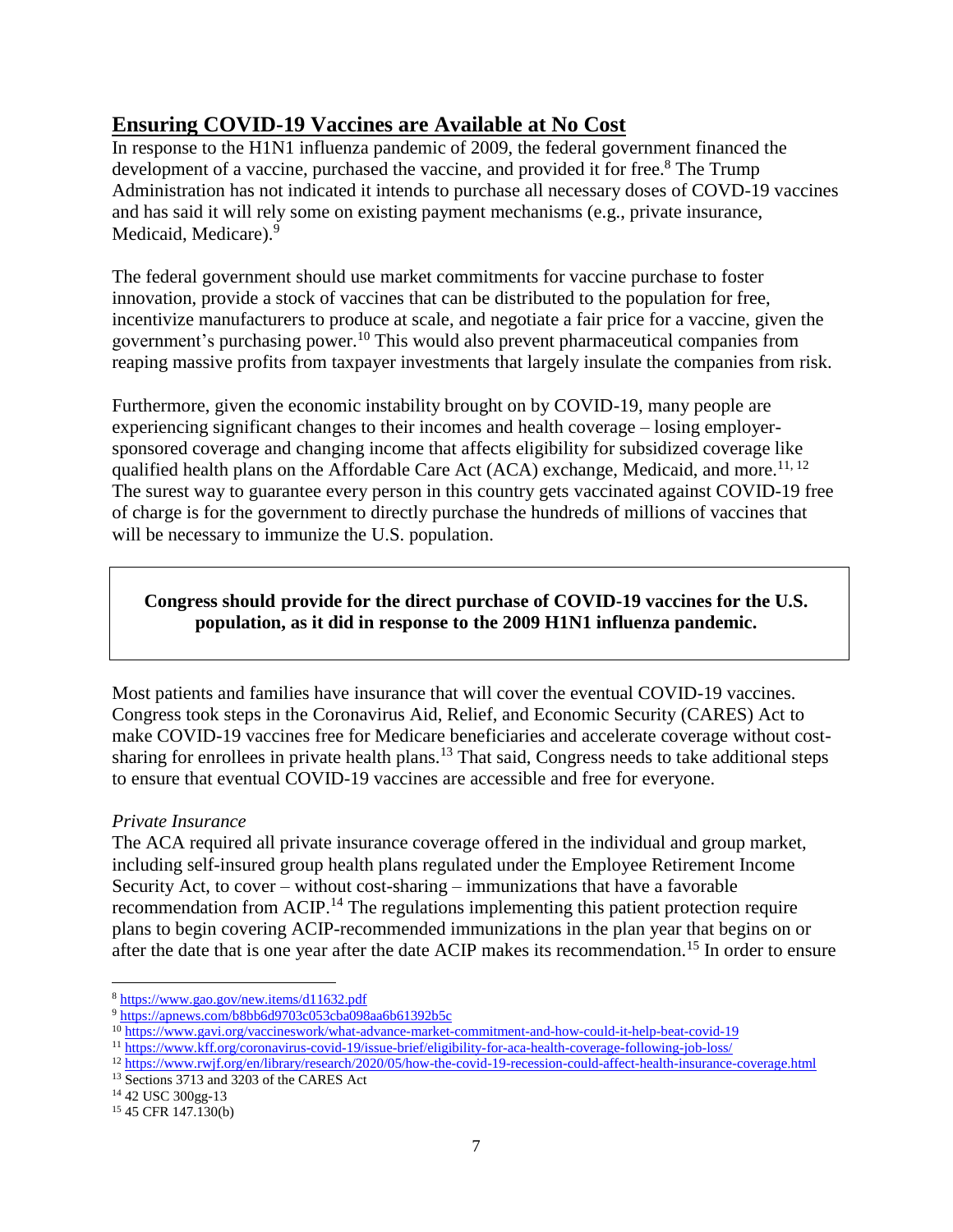faster access to eventual COVID-19 vaccines, the CARES Act required plans to begin covering such a vaccine 15 business days after a favorable recommendation from ACIP.<sup>16</sup> If successful, the Trump Administration-backed lawsuit to repeal the entire ACA would repeal this protection. This could have a serious impact on the approximately 76 million people who received expanded coverage of vaccines and preventive services because of the ACA.<sup>17</sup>

At this time, ACIP is scheduled to meet three times per year through 2023, and is already conducting analyses of the immunology of the SARS-CoV2 virus and epidemiology of COVID-19 to guide future work.<sup>18</sup> The Heroes Act, which passed the House on May 15, requires ACIP to meet and issue a recommendation within 15 business days after a manufacturer receives a license to market a COVID-19 vaccine.<sup>19</sup>

#### *VA Health and Military Health Coverage*

The Veterans Health Administration covers immunizations against infectious diseases with no cost-sharing.<sup>20</sup> TRICARE covers immunizations without cost-sharing, although service members and their families may be charged a fee for the visit associated with receiving the vaccine.<sup>21</sup>

#### *Medicare*

The CARES Act also added eventual COVID-19 vaccines to the list of immunizations covered by Medicare Part B.<sup>22</sup> Patients are not required to pay cost-sharing for Part B vaccines or services associated with administering them.<sup>23</sup>

#### *Medicaid*

Coverage of eventual COVID-19 vaccines under Medicaid depends on the basis for which a beneficiary is eligible for Medicaid coverage. Generally, Medicaid covers ACIP-recommended vaccines for all beneficiaries up to age 21 under the program's EPSDT (Early and Periodic Screening, Diagnosis, and Treatment) benefit.<sup>24</sup> Children younger than 19 years of age on Medicaid have access to free vaccinations through the Vaccines for Children Program (this program also covers uninsured, underinsured, and American Indian and Alaska Native children).<sup>25</sup> Adult Medicaid beneficiaries covered under an Alternative Benefit Plan – including adults eligible through the Medicaid expansion – also receive coverage for ACIP-recommended vaccines with no cost-sharing.<sup>26</sup> For adults who receive traditional Medicaid coverage, states are not required to cover vaccines, though they have an incentive to do so: states that choose to cover all ACIP-recommended vaccines and preventive services recommended by the U.S. Preventive Services Task Force without cost-sharing for this population may receive an enhanced federal

l

<sup>16</sup> Section 3203 of the CARES Act

<sup>17</sup>

[https://aspe.hhs.gov/system/files/pdf/139221/The%20Affordable%20Care%20Act%20is%20Improving%20Access%20to%20Pre](https://aspe.hhs.gov/system/files/pdf/139221/The%20Affordable%20Care%20Act%20is%20Improving%20Access%20to%20Preventive%20Services%20for%20Millions%20of%20Americans.pdf) [ventive%20Services%20for%20Millions%20of%20Americans.pdf](https://aspe.hhs.gov/system/files/pdf/139221/The%20Affordable%20Care%20Act%20is%20Improving%20Access%20to%20Preventive%20Services%20for%20Millions%20of%20Americans.pdf)

<sup>18</sup> <https://www.cdc.gov/vaccines/acip/meetings/downloads/agenda-archive/agenda-2020-06-508.pdf>

<sup>19</sup> Section 30302 of the Heroes Act

<sup>20</sup> <https://www.va.gov/health-care/copay-rates/>

<sup>21</sup> <https://www.vaccines.gov/get-vaccinated/pay>

<sup>22</sup> Section 3713 of the CARES Act

<sup>23</sup> [https://www.cms.gov/Outreach-and-Education/Medicare-Learning-Network-](https://www.cms.gov/Outreach-and-Education/Medicare-Learning-Network-MLN/MLNProducts/Downloads/qr_immun_bill.pdf)

[MLN/MLNProducts/Downloads/qr\\_immun\\_bill.pdf](https://www.cms.gov/Outreach-and-Education/Medicare-Learning-Network-MLN/MLNProducts/Downloads/qr_immun_bill.pdf)

<sup>&</sup>lt;sup>24</sup> <https://www.medicaid.gov/medicaid/quality-of-care/quality-improvement-initiatives/quality-of-care-vaccines/index.html>

<sup>&</sup>lt;sup>25</sup> <https://www.cdc.gov/vaccines/programs/vfc/about/index.html>

<sup>26</sup> <https://www.cdc.gov/nchhstp/preventionthroughhealthcare/healthdepartments/services.htm>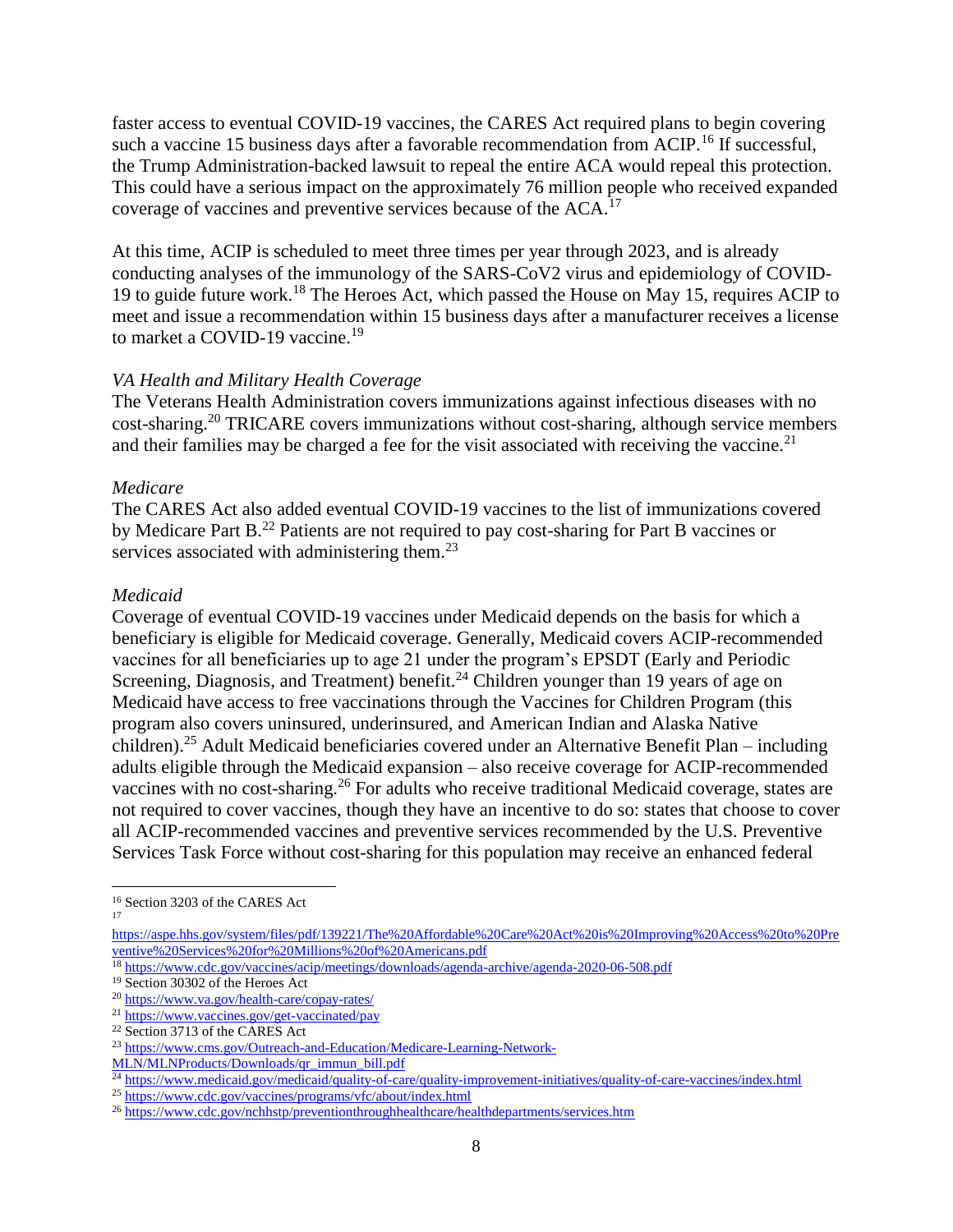match for related expenditures; however, coverage gaps may remain.<sup>27</sup> While most states offer some coverage for adult immunizations, one review of all states and DC found that only 22 state Medicaid programs cover all 13 ACIP-recommended adult vaccines.<sup>28</sup>

#### *Uninsured*

 $\overline{a}$ 

Additional resources are available to cover eventual COVID-19 vaccines for the uninsured, including funds made available in the CARES Act through the Public Health and Social Services Emergency Fund.<sup>29</sup> The federal government has also used authorities under section 317 of the Public Health Service Act to make vaccines available to uninsured adults.<sup>30</sup>

**If the federal government does not directly purchase enough COVID-19 vaccines for the full population, Congress must act to ensure that all individuals will have access to eventual COVID-19 vaccines free of charge regardless of insurance status, including for the uninsured, adult enrollees in traditional Medicaid who reside in states that do not yet require coverage for all ACIP-recommended adult vaccines, and others.** 

<sup>27</sup> <https://www.medicaid.gov/sites/default/files/Federal-Policy-Guidance/downloads/SMD-13-002.pdf>

<sup>&</sup>lt;sup>28</sup> <https://jamanetwork.com/journals/jamanetworkopen/fullarticle/2764807>

<sup>&</sup>lt;sup>29</sup> Title VIII of the CARES Act states, "the Secretary of Health and Human Services shall purchase vaccines developed using funds made available under this paragraph in this Act to respond to an outbreak or pandemic related to coronavirus in quantities determined by the Secretary to be adequate to address the public health need:"

<sup>30</sup> <https://www.cdc.gov/vaccines/imz-managers/guides-pubs/qa-317-funds.html#Guidance>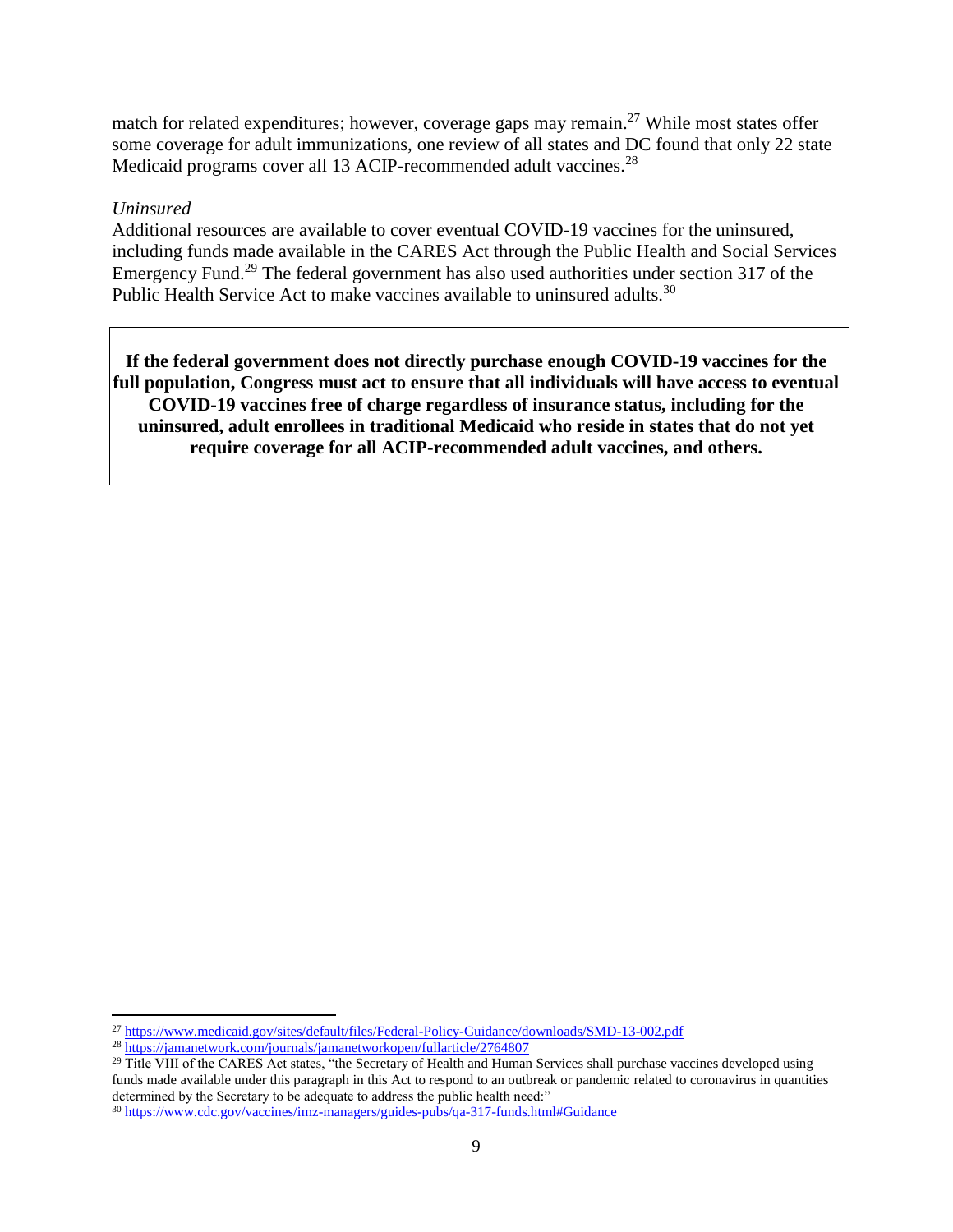## **Setting Rigorous Standards for Vaccine Development and Scientific Review**

In developing COVID-19 vaccines, the U.S. government must protect the review process from political interference, require inclusive clinical trial designs, and engage with the international community. Agencies, researchers, and industry partners must be transparent about conflicts of interest and take the necessary steps to safeguard research integrity.

The global impact of COVID-19 has led to an unprecedented effort to quickly develop safe and effective vaccines. Currently, there are at least 192 vaccine candidates in development and several ongoing clinical trials being funded or run by the WHO, CEPI, and a growing list of nations including the United Kingdom, China, Russia, Australia, Germany, India, and Japan, among others.<sup>31</sup> While any of these vaccine candidates and clinical trials may lead to the development of one or more safe and effective vaccines, translating and scaling those successes into vaccines that can be rapidly made available to the U.S. population and the global community will require coordination and collaboration with the international scientific community. This underscores the importance of the United States' engagement and leadership on these efforts. By not participating in global efforts to find a vaccine, the United States runs the risk of having limited access to successful candidates developed by one or more of these efforts.

**The Administration should reverse its decision to withdraw from and freeze funding to the WHO and instead participate in the global effort to develop successful vaccines, including sharing insights from U.S. vaccine development that may inform the decisions of others.**

Vaccine candidates should show safety and efficacy in protecting humans from COVID-19 through evidence generated from robust clinical trials that are randomized, double-blinded, and placebo controlled.<sup>32</sup> Moreover, the clinical trials must prioritize inclusion of populations that are being disproportionately impacted by COVID-19, such as people of color,<sup>33</sup> pregnant and lactating women,  $34$  and people with comorbidities.  $35$  Understanding the safety and efficacy of potential COVID-19 vaccines for these populations is crucial to achieving community immunity. This effort will require targeted education and outreach, engagement with communities whose history with the health care system and biomedical research enterprise has led to mistrust, selection of trial sites in diverse and underserved areas, and flexibility and funding to make trials accessible to vulnerable populations.<sup>36</sup> Vaccine developers also should appropriately assess vaccine candidates for safety and efficacy in children and other populations who are often not included in clinical trials. 37

 $\overline{\phantom{a}}$ 

<sup>31</sup> [https://covid-19tracker.milkeninstitute.org/#vaccines\\_intro](https://covid-19tracker.milkeninstitute.org/#vaccines_intro)

<sup>32</sup> <https://www.fda.gov/media/139638/download>

<sup>33</sup> <https://www.cdc.gov/coronavirus/2019-ncov/need-extra-precautions/racial-ethnic-minorities.html>

<sup>34</sup> <https://www.cdc.gov/mmwr/volumes/69/wr/mm6925a1.htm>

<sup>35</sup> <https://www.cdc.gov/coronavirus/2019-ncov/need-extra-precautions/people-with-medical-conditions.html>

<sup>36</sup> [https://www.ctti-clinicaltrials.org/briefing-room/webinars/engaging-racial-and-ethnic-minority-patient-populations-covid-19](https://www.ctti-clinicaltrials.org/briefing-room/webinars/engaging-racial-and-ethnic-minority-patient-populations-covid-19-clinical) [clinical](https://www.ctti-clinicaltrials.org/briefing-room/webinars/engaging-racial-and-ethnic-minority-patient-populations-covid-19-clinical)

<sup>37</sup> <https://www.fda.gov/media/139638/download>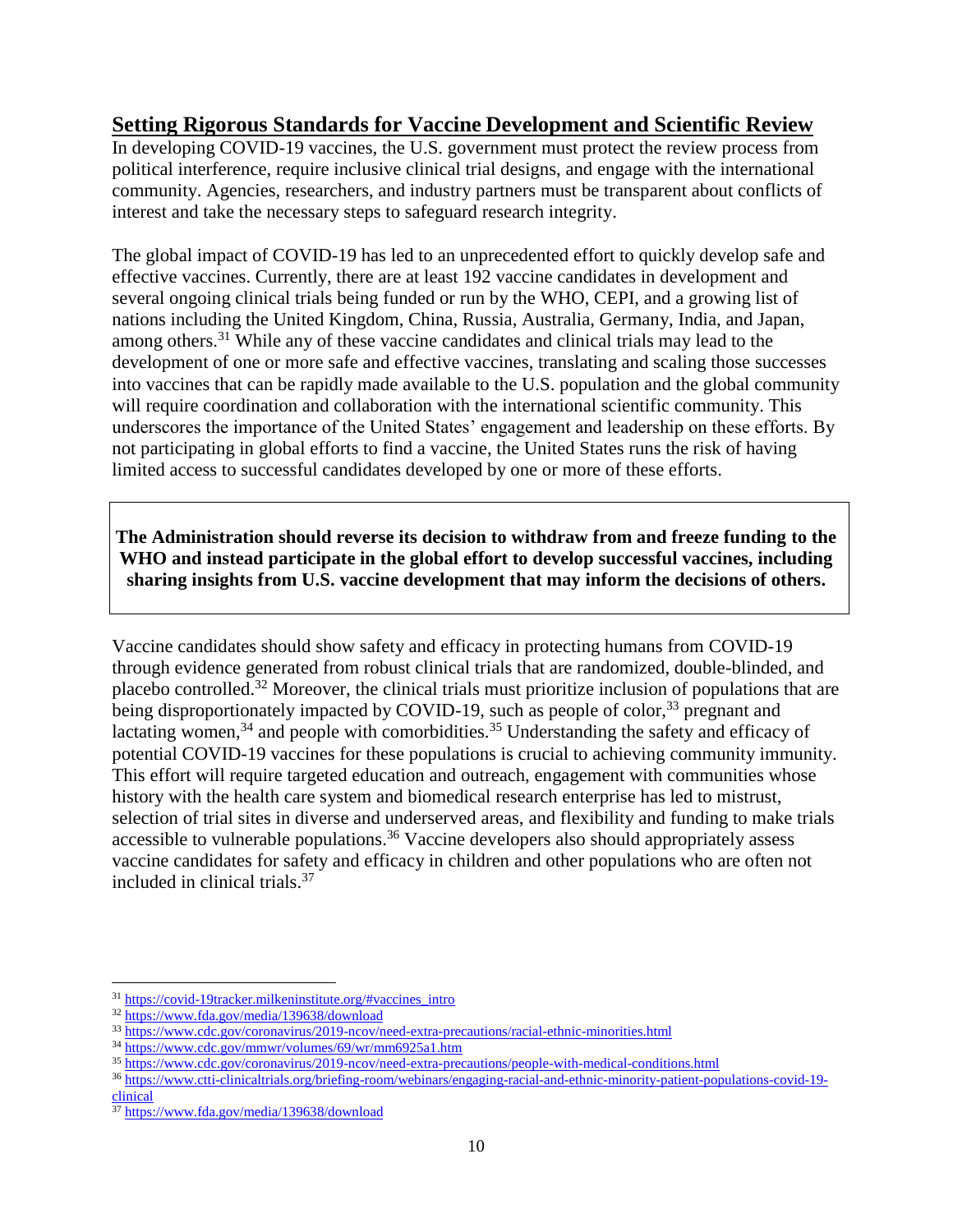Ending the pandemic will require building public trust in COVID-19 vaccines to ensure the U.S. can reach the threshold of covering 70 percent to 85 percent population, which experts estimate is needed for community immunity.<sup>38</sup> The review process for vaccine candidates must be based on scientific evidence, not political or private interests.<sup>39</sup> FDA should not license or authorize for distribution any COVID-19 vaccine unless and until science-based evidence – including evidence generated from robust Phase III clinical trials – establishes these vaccines are safe and effective. In addition, it is critical FDA be fully transparent with regard to any decisions made to license or authorize a vaccine, including the prompt disclosure of data and information underlying the decision. To do this, FDA should convene a special meeting of its Vaccines and Related Biological Products Advisory Committee as part of its review of every vaccine candidate being considered for licensure and/or Emergency Use Authorization.

Finally, while the fastest way for the country to fully and safely re-open is through the rapid development and availability of COVID-19 vaccines, the federal government cannot cut corners in evaluating safety and efficacy. A rushed or incomplete process that ignores scientific principles, ethical research values, or regulatory safeguards could result in the licensure or authorization of vaccines that are ineffective or unsafe. <sup>40</sup> Vaccine applications must contain robust scientific support, including chemistry, manufacturing, control information, and nonclinical and clinical trial data, as recommended in FDA guidance, establishing that largescale manufacturing can produce safe and effective vaccines.<sup>41</sup> Innovations around expedited review of candidates and parallelization of clinical trials can speed up the process,<sup>42</sup> but these measures are no substitute for robust safety and efficacy data, especially for vulnerable populations.<sup>43</sup> The Administration must weigh the relative efficacies of candidates, given the limited resources for manufacturing these vaccines at scale, to ensure a focus on vaccines that will serve all populations in real-world scenarios.

 $\overline{\phantom{a}}$ 

<sup>&</sup>lt;sup>38</sup> <https://www.c-span.org/video/?c4891983/user-clip-herd-immunity>

<sup>39</sup> [https://www.thelancet.com/pdfs/journals/laninf/PIIS1473-3099\(20\)30496-5.pdf](https://www.thelancet.com/pdfs/journals/laninf/PIIS1473-3099(20)30496-5.pdf)

<sup>40</sup>[https://jamanetwork.com/journals/jama/fullarticle/2766651?utm\\_campaign=articlePDF&utm\\_medium=articlePDFlink&utm\\_so](https://jamanetwork.com/journals/jama/fullarticle/2766651?utm_campaign=articlePDF&utm_medium=articlePDFlink&utm_source=articlePDF&utm_content=jama.2020.8917) [urce=articlePDF&utm\\_content=jama.2020.8917](https://jamanetwork.com/journals/jama/fullarticle/2766651?utm_campaign=articlePDF&utm_medium=articlePDFlink&utm_source=articlePDF&utm_content=jama.2020.8917)

<sup>&</sup>lt;sup>41</sup> <https://www.fda.gov/media/139638/download>

<sup>42</sup> <https://science.sciencemag.org/content/368/6494/948>

<sup>43</sup> [https://www.fda.gov/news-events/press-announcements/coronavirus-covid-19-update-fda-takes-action-help-facilitate-timely](https://www.fda.gov/news-events/press-announcements/coronavirus-covid-19-update-fda-takes-action-help-facilitate-timely-development-safe-effective-covid)[development-safe-effective-covid](https://www.fda.gov/news-events/press-announcements/coronavirus-covid-19-update-fda-takes-action-help-facilitate-timely-development-safe-effective-covid)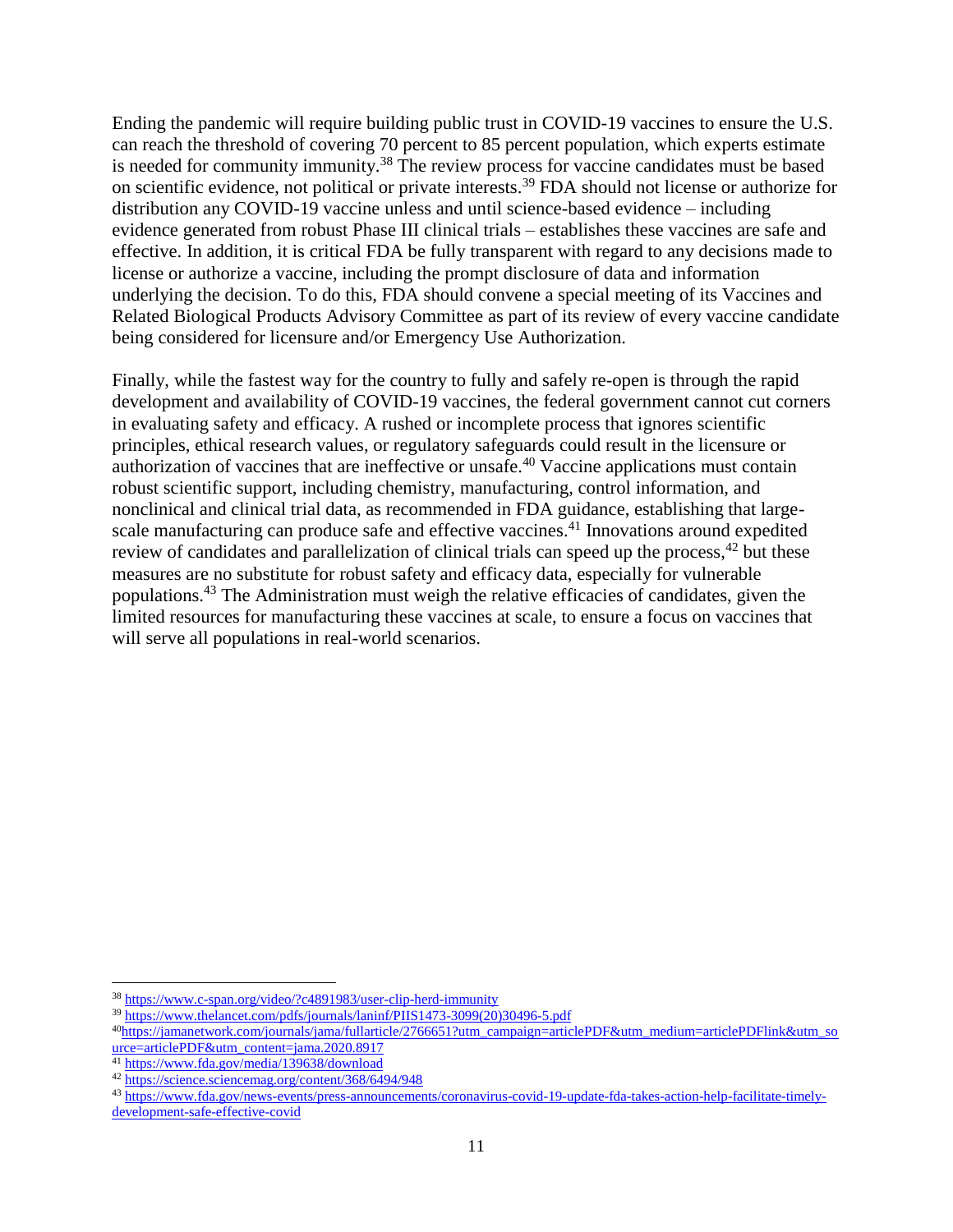### **Congress should take steps to ensure the development and review of any COVID-19 vaccines meets certain standards. Specifically, Congress should:**

- Ensure the U.S. is collaborating by appropriately exchanging scientific data with the international community;
- Promote the inclusion of demographically diverse participants in clinical trials for vaccines;
- Require U.S. membership in and support for the WHO and join other international efforts to develop vaccines, encourage COVID-19 vaccine developers to transfer their COVID-19 vaccine technology to other countries, and participate in the Access to COVID-19 Tools (ACT) Accelerator, CEPI, and other efforts;
- Ensure trial sponsors and FDA make clinical trial data and other relevant information about the vaccine candidates publicly available upon licensure or authorization; and
- Ensure FDA uses a fully transparent process that applies the appropriate standards for reviewing vaccine candidates to prevent political interference, including a meeting of VRBPAC.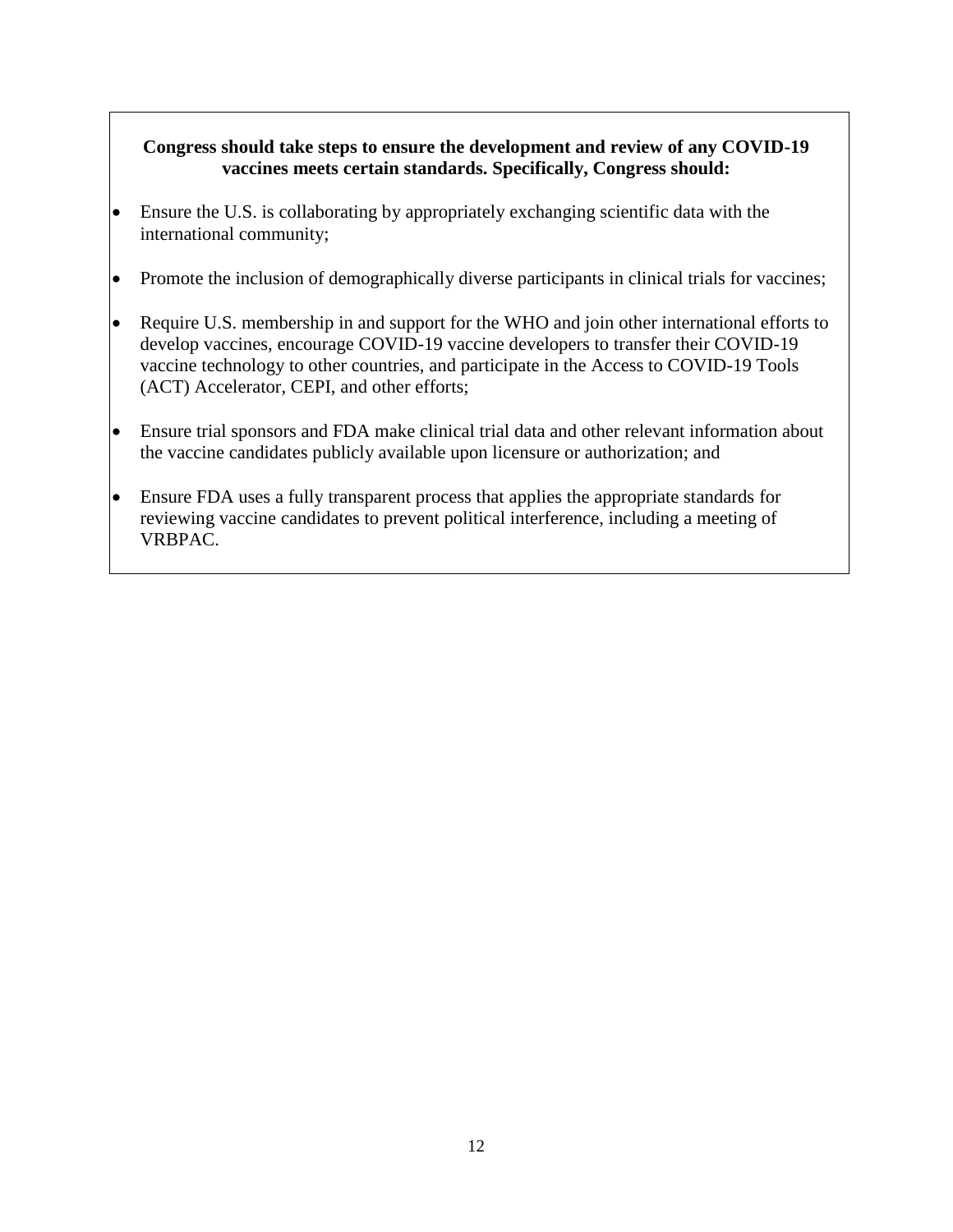## **Scaling Vaccine Manufacturing and Preventing Supply Chain Challenges**

Even after a functional COVID-19 diagnostic test was developed, supply chain challenges, including shortages of some supplies and a lack of national level coordination to address shortages, hampered the nation's ability to sufficiently scale testing for COVID-19.<sup>44</sup> To avoid the same mistakes, the federal government must carefully plan and coordinate the manufacturing of hundreds of millions of doses of high-quality vaccines, including scaled, coordinated production of often-used components such as syringe plungers and rubber stoppers to avoid the shortages in ancillary supplies the United States experienced with testing. It is critically important that these ancillary supplies are also high quality—as the nation saw with testing, quality issues with supplies can cause significant delays and require additional resources to use.<sup>45</sup>

Manufacturing and supply efforts must account for increased demand for these supplies due to the likely overlap with flu season and the potential for concurrent need for influenza vaccines.<sup>46</sup> The Administration must have visibility into the entire supply chain, ensuring there is a "plan B" for vaccines and ancillary supplies. The Trump Administration has begun some of these efforts, announcing funding for increased advanced manufacturing capacity for vaccines and some ancillary supplies like vials and pre-filled syringes.47, 48, <sup>49</sup>

### **To achieve these goals, Congress must act to strengthen federal coordination of the vaccine supply chain and ensure sufficient increases in domestic production of necessary supplies. Congress should:**

- Allocate funding and authorize technical assistance, including requiring on-site presence for all manufacturing contracts, to scale up manufacturing capacity for vaccines and ancillary supplies, including vials, syringes, rubber stoppers, personal protective equipment, and adjuvants, that meet high standards of manufacturing quality;
- Ensure the federal government sufficiently leverages its coordination power to prevent and resolve supply chain challenges, including centrally procuring vaccines and issuing guaranteed contracts to manufacturers;
- Call for Presidential use of the Defense Production Act (DPA), when necessary, and require transparent communication from the Administration and manufacturers regarding any prioritization or allocation actions under the DPA; and
- Support the stockpiling of excess supplies in the Strategic National Stockpile.

 $\overline{\phantom{a}}$ <sup>44</sup> <https://oig.hhs.gov/oei/reports/oei-06-20-00300.pdf>

<sup>45</sup> [https://www.reuters.com/article/us-health-coronavirus-usa-testing/federal-covid-test-supplies-late-unsterile-washington-state](https://www.reuters.com/article/us-health-coronavirus-usa-testing/federal-covid-test-supplies-late-unsterile-washington-state-says-idUSKBN24403B)[says-idUSKBN24403B](https://www.reuters.com/article/us-health-coronavirus-usa-testing/federal-covid-test-supplies-late-unsterile-washington-state-says-idUSKBN24403B)

<sup>46</sup> <https://jamanetwork.com/journals/jama/fullarticle/2767284>

<sup>47</sup> [https://www.hhs.gov/about/news/2020/06/01/hhs-adds-628-million-contract-emergent-biosolutions-secure-manufacturing](https://www.hhs.gov/about/news/2020/06/01/hhs-adds-628-million-contract-emergent-biosolutions-secure-manufacturing-capacity-operation-warp-speed.html)[capacity-operation-warp-speed.html](https://www.hhs.gov/about/news/2020/06/01/hhs-adds-628-million-contract-emergent-biosolutions-secure-manufacturing-capacity-operation-warp-speed.html)

<sup>48</sup> [https://www.hhs.gov/about/news/2020/03/18/hhs-announces-new-public-private-partnership-to-develop-us-based-high-speed](https://www.hhs.gov/about/news/2020/03/18/hhs-announces-new-public-private-partnership-to-develop-us-based-high-speed-emergency-drug-packaging-solutions.html)[emergency-drug-packaging-solutions.html](https://www.hhs.gov/about/news/2020/03/18/hhs-announces-new-public-private-partnership-to-develop-us-based-high-speed-emergency-drug-packaging-solutions.html)

<sup>49</sup> [https://www.hhs.gov/about/news/2020/06/11/operation-warp-speed-ramps-up-us-based-manufacturing-capacity-for-vials-for](https://www.hhs.gov/about/news/2020/06/11/operation-warp-speed-ramps-up-us-based-manufacturing-capacity-for-vials-for-covid-19-vaccines-and-treatments.html)[covid-19-vaccines-and-treatments.html](https://www.hhs.gov/about/news/2020/06/11/operation-warp-speed-ramps-up-us-based-manufacturing-capacity-for-vials-for-covid-19-vaccines-and-treatments.html)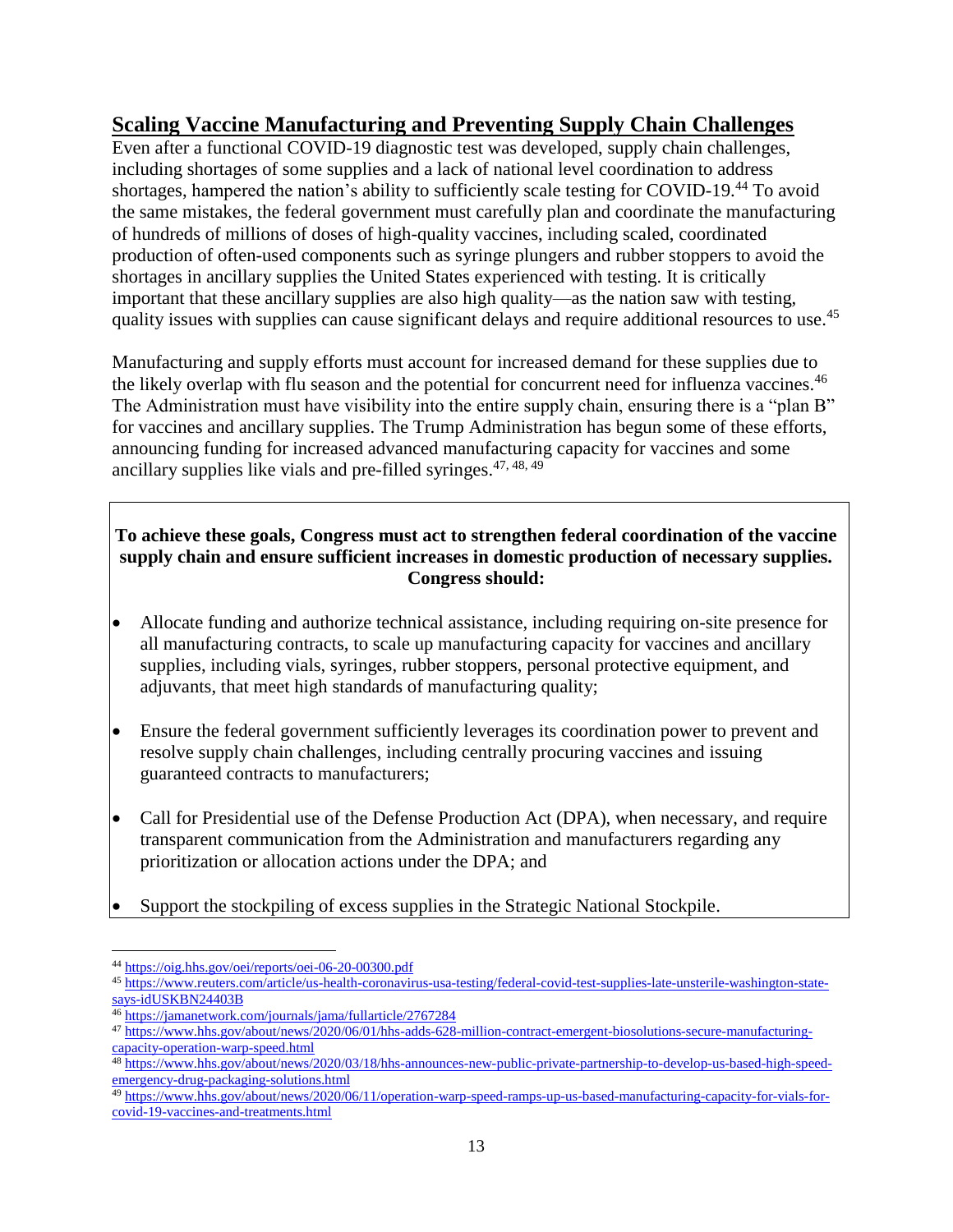## **Ensuring Equitable Distribution of Vaccines**

The federal government must carefully and thoroughly plan now to distribute vaccines to protect against COVID-19, even as such vaccines are in development. In doing so, the federal government must prioritize two critical issues: equitable distribution and sufficient immunization infrastructure.

Once an authorized or licensed vaccine is available, the federal government will need to prioritize high risk populations for early vaccination, because there will almost certainly not be enough doses to immediately vaccinate the full population. During the 2009 H1N1 influenza pandemic, states were advised to follow ACIP's recommendations for prioritizing vulnerable populations for vaccination, though states and localities were offered flexibility to define target populations themselves.50, <sup>51</sup> The Department of Health and Human Services has indicated that COVID-19 vaccine prioritization will "be adjusted based on experience during the first wave of the COVID-19 response, data on the virus and its impact on populations and the performance of each vaccine, and the needs of the essential workforce."<sup>52</sup> A transparent process that includes a national conversation about vaccine prioritization should be undertaken so that all options are considered and all trade-offs clarified. This should inform guidance on state, local, Tribal, and territorial COVID-19 vaccine allocation decisions.

The Administration's prioritization plan must include concrete, tactical policies to ensure communities suffering disproportionately from COVID-19, including communities of color, older adults, people with disabilities, people with comorbidities, and essential workers, are prioritized for vaccination. The Administration should communicate directly to the public and to vaccine distribution stakeholders about vaccine prioritization to ensure there is a consistent, coherent message about who will receive vaccines first, and what the plans are to roll out vaccines to the rest of the public. The plan should also account for equitable and prompt distribution to medically underserved areas. Public health, not politics or corporate profits, must drive these critical decisions.

After determining prioritization, the federal government must ensure it can effectively distribute the vaccine—these efforts must be led by the CDC. While the Department of Defense, an active partner in Operation Warp Speed, clearly has extensive experience in logistics and operations that should be leveraged for the COVID-19 response, it is not a public health agency. In the United States, the role of supporting and overseeing immunization infrastructure and vaccination campaigns falls to the CDC due to its scientific expertise and longstanding relationships with public health departments. The CDC operates programs critical to our national vaccines distribution system: the Section 317 Immunization Program, which supports foundational immunization infrastructure across 64 jurisdictions, and the Vaccines for Children program, which purchases vaccines and provides them at no cost to children nationwide.<sup>53, 54</sup> In 2009, the CDC distributed the pandemic H1N1 influenza vaccine to states through a centralized vaccine distributor built off of the VFC program.<sup>55</sup>

 $\overline{a}$ <sup>50</sup> <https://www.cdc.gov/mmwr/preview/mmwrhtml/rr5810a1.htm>

<sup>51</sup> <https://www.ncbi.nlm.nih.gov/books/NBK54187/#ch4.s1>

<sup>52</sup> <https://www.hhs.gov/about/news/2020/06/16/fact-sheet-explaining-operation-warp-speed.html>

<sup>53</sup> <https://astho.org/Programs/Immunization/Immunization-Infrastructure--The-Role-of-Section-317/>

<sup>&</sup>lt;sup>54</sup> <https://www.cdc.gov/vaccines/programs/vfc/index.html>

<sup>55</sup> <https://www.cdc.gov/h1n1flu/cdcresponse.htm>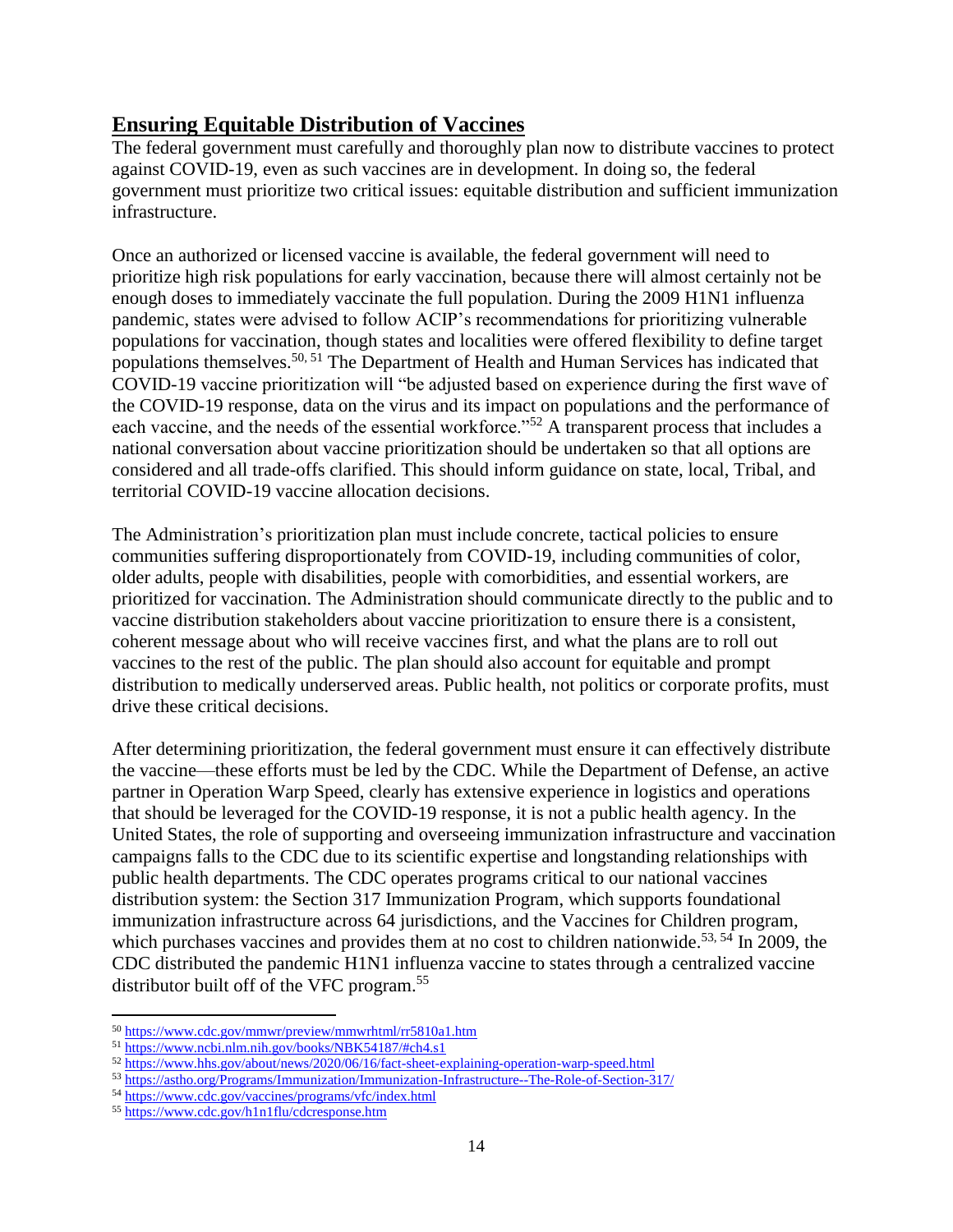Distribution of eventual vaccines must account for logistics—particularly if, like many vaccines, COVID-19 vaccines require highly specific temperatures to remain stable and effective.<sup>56</sup> It will be essential to incorporate storage and transport capacity into any planning—including storage at manufacturing sites, capacity to distribute the vaccine safely without reducing its efficacy, and storage at the state, local, Tribal, and territorial level. This will be particularly important in rural and frontier areas and urban areas with limited access to health care facilities.

The federal government must also plan for global distribution of COVID-19 vaccines. Travel and international commerce are unlikely to fully resume without global control of COVID-19. "Vaccine nationalism" may pose serious problems to international collaboration to broadly administer COVID-19 vaccines globally, including to low income countries.<sup>57</sup> It also poses a significant health security risk to the United States. It is critical the U.S. collaborate with multilateral health organizations in global vaccine efforts.

### **To achieve these goals, Congress must act to expand existing immunization infrastructure and set parameters for equitable distribution of vaccines. Congress should:**

- Require the federal government to incorporate equity into its plan to distribute COVID-19 vaccines, specifically to address disparities among communities of color, medically underserved communities, and low-income communities;
- Require the federal government to prioritize vaccine distribution in a manner that optimizes public health and is consistent with recommendations from ACIP, including protecting those at highest risk of severe illness, those at highest risk of infection due to occupation, place of residence, or other factors, and essential workers; and
- Establish and fund significant public private partnerships, including with chain drug stores, pharmacies, and third-party logistics companies, to expand vaccine distribution and ensure that every community has access to COVID-19 vaccines.

 $\overline{\phantom{a}}$ <sup>56</sup> <https://www.ncbi.nlm.nih.gov/pmc/articles/PMC4743593/>

<sup>57</sup> <https://www.washingtonpost.com/health/2020/06/03/coronavirus-vaccine-global-race/>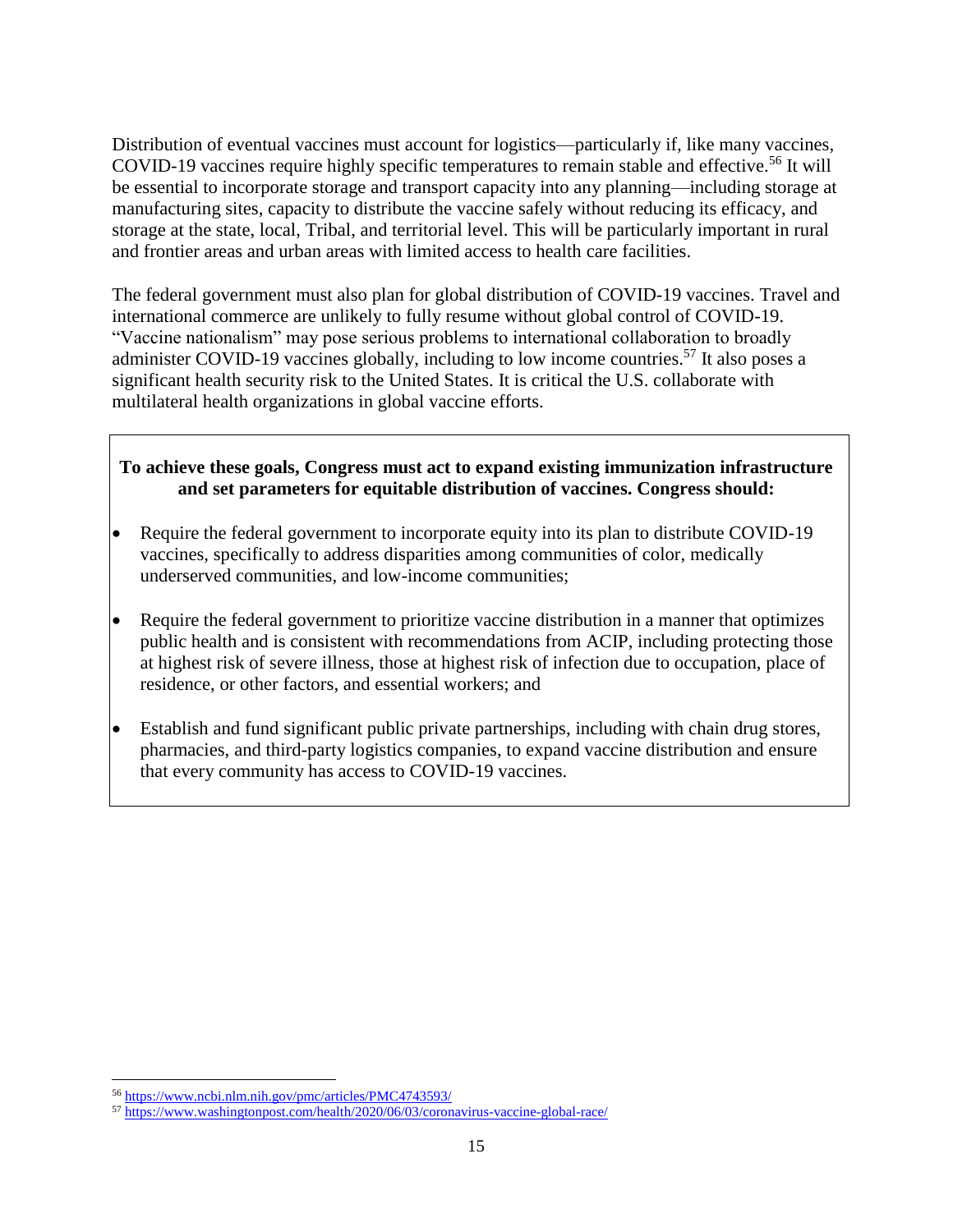## **Preparing for and Implementing Widespread Vaccine Administration**

A successful vaccination campaign depends on the widespread administration of safe and effective vaccines to hundreds of millions of people across the country. This will be even more challenging given expectations that most COVID-19 vaccines in development will require more than one dose to achieve a protective effect.<sup>58</sup> Concurrently, the federal government must take every possible step to reduce the severity of the coming influenza season and to improve rates of routine immunizations that have decreased as a result of the COVID-19 pandemic.<sup>59</sup> As seasonal influenza vaccines are likely to arrive before COVID-19 vaccines, the upcoming influenza season provides an opportunity to test the future COVID-19 vaccination program to assess potential points of failure and to re-engineer a system to prevent transmission in immunization settings.

Furthermore, recent polls indicate that half of the U.S. population might not seek a COVID-19 vaccine.<sup>60</sup> It is therefore essential to use evidence-based communication and behavioral strategies to ensure high acceptance of COVID-19 vaccines. Coordination with state, local, Tribal, and territorial health departments, primary care physicians, pediatricians, obstetricians, nurses, pharmacists, and other health care providers on the front lines is essential, as is building on existing expertise, programs, and systems at the federal, state, and local level. In addition to traditional medical and public health stakeholders, such coordination should involve nontraditional partners including faith- and community-based organizations, businesses, unions, neighborhood associations, and others. The federal government must also track vaccine uptake by geographic area to ensure vaccine is reaching specific populations and monitor data to manage shortages and re-allocate doses as needed.

 $\overline{a}$ 

<sup>58</sup> [https://www.usatoday.com/story/news/health/2020/06/04/coronavirus-vaccine-may-require-two-shots-effective-heres](https://www.usatoday.com/story/news/health/2020/06/04/coronavirus-vaccine-may-require-two-shots-effective-heres-why/5309046002/)[why/5309046002/](https://www.usatoday.com/story/news/health/2020/06/04/coronavirus-vaccine-may-require-two-shots-effective-heres-why/5309046002/)

<sup>59</sup> <https://www.statnews.com/2020/05/08/childhood-vaccinations-decline-coronavirus-pandemic/>

<sup>60</sup> https://www.sciencemag.org/news/2020/06/just-50-americans-plan-get-covid-19-vaccine-here-s-how-win-over-rest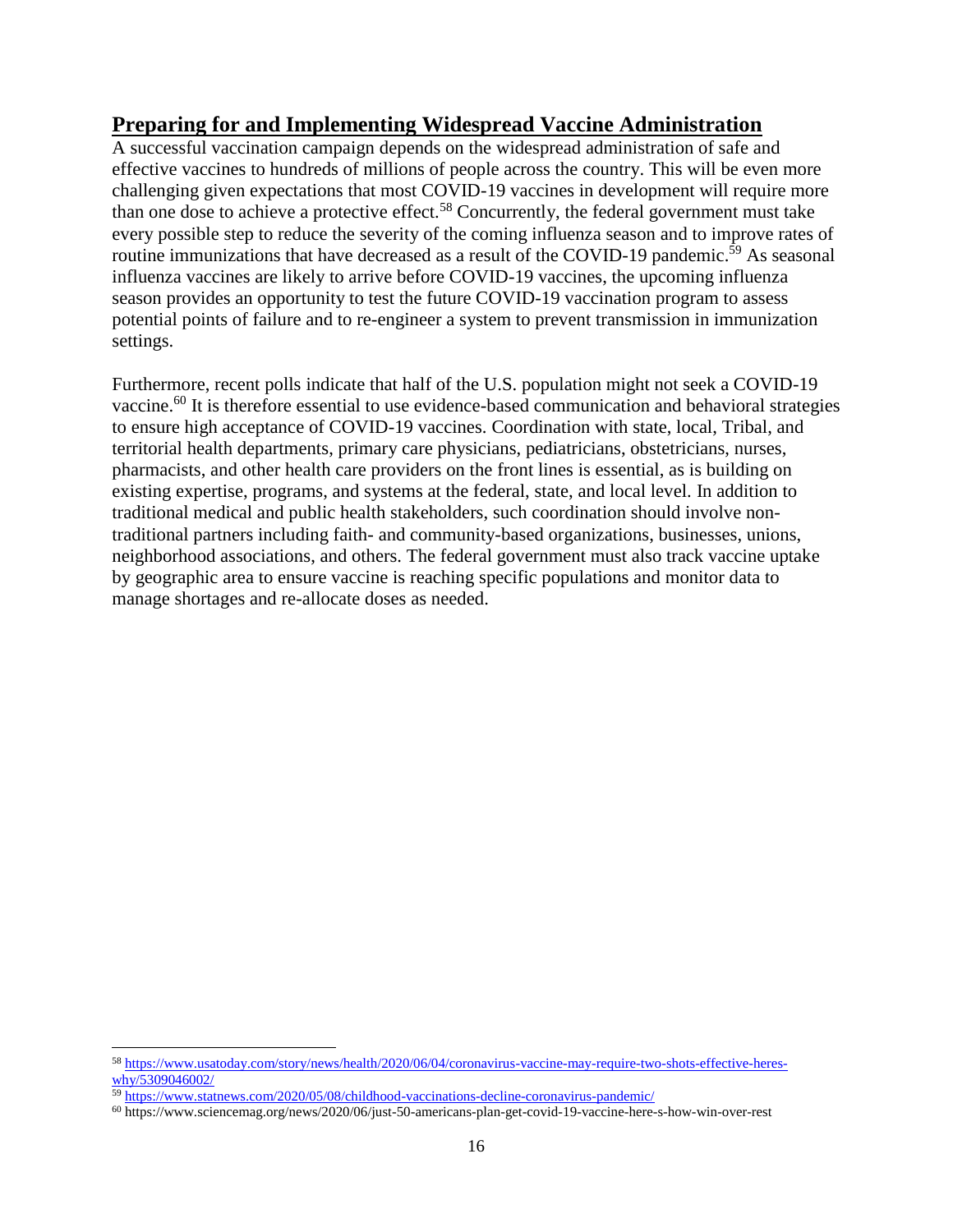### **To expand support for public health infrastructure and require the Executive Branch to communicate effectively to build vaccine confidence and combat misinformation, Congress should:**

- Establish a core public health infrastructure fund that reaches \$4.5 billion annually to strengthen the public health system in the United States, bolstering the nation's ability to effectively administer COVID-19 vaccines, along with the response more broadly;
- Strengthen the existing immunization infrastructure in the U.S., including through increased support for states, localities, Tribes, and territories to address gaps in capacity and capability;
	- o Modernize and expand, with appropriate patient notification and appropriate privacy protections, immunization information systems, which help individuals and their health care providers track their vaccination history, provide information about missing and recommended vaccines, including for two-dose vaccines, identify gaps in immunization coverage, create reminders to ensure all doses are administered, and follow up on adverse events.
- Pass legislation to build vaccine confidence and combat misinformation, including the development of a national COVID-19 vaccine promotion plan, which could include a national communication campaign and a scale up plan for health care providers to effectively communicate about vaccines;
- Pass legislation to modernize public health data systems; and
- Communicate clearly and effectively to support strong uptake of a seasonal influenza vaccine and ongoing routine immunizations, starting immediately and continuing once COVID-19 vaccines are available.

Health care providers must have adequate and relevant information to relay to patients and families about any COVID-19 vaccine, including benefits, potential side effects, and other information typically included in a vaccine information statement.<sup>61</sup> In addition, providers should have access to proper guidance outlining steps that can be taken to prevent the spread of COVID-19 during a vaccination campaign. $62$  Education and training are also important in promoting confidence in COVID-19 vaccines, as health care provider recommendations, presumptive communication, and motivational interviewing have been shown to influence acceptance of

 $\overline{\phantom{a}}$ <sup>61</sup> <https://www.cdc.gov/vaccines/hcp/vis/about/facts-vis.html>

<sup>62</sup> <https://www.cdc.gov/vaccines/pandemic-guidance/index.html>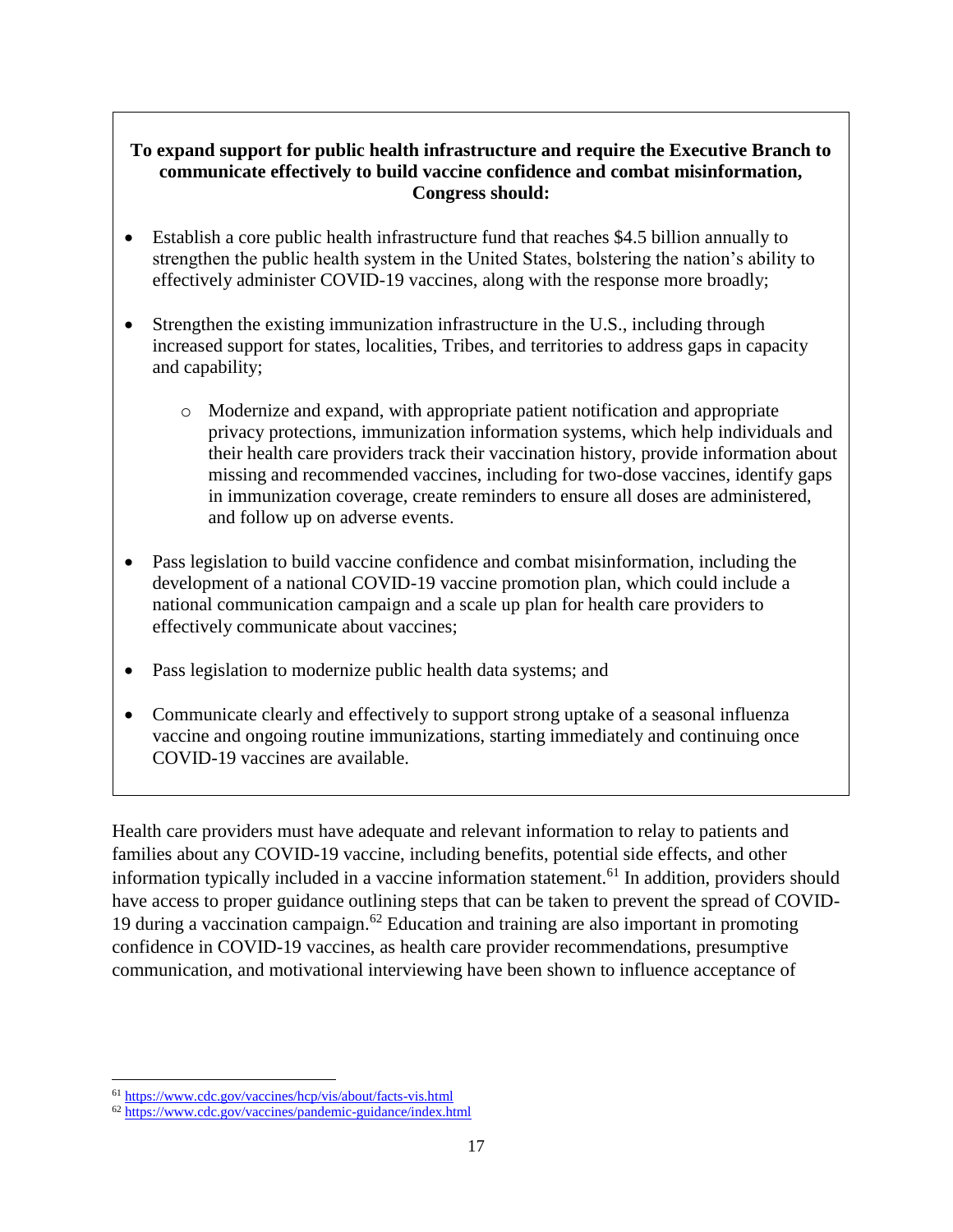vaccines.<sup>63</sup> For routine immunizations, the CDC offers vaccine education and training programs for various types of health care providers, tailored to match the recommendations of ACIP.<sup>64</sup>

Additionally, the health care system must be prepared to administer safe and effective COVID-19 vaccines in a timely, efficient, and equitable manner. In order to achieve adequate population coverage, a robust, fully trained, and compensated workforce will be required to administer vaccines to all populations and in various settings across the country, including rural and underserved areas. One estimate suggests public health programs will need to triple the number of enrolled, licensed providers to ensure widespread vaccination, as was done during the 2009 H1N1 influenza pandemic.<sup>65</sup> In some cases, low provider reimbursement may also present a barrier to achieving adequate population coverage.

### **To ensure health care providers receive needed education and guidance and to support a sufficient workforce to administer vaccines, Congress should:**

- Require the Administration to develop a set of robust tools and resources for providers as part of the COVID-19 vaccination campaign;
- Ensure the Administration widely distributes culturally and linguistically appropriate materials prior to the administration of COVID-19 vaccines;
- Require the federal government to assist states, localities, Tribes, and territories in strengthening and expanding the workforce needed to administer COVID-19 vaccines;
- Enact legislation to retain and recruit public health professionals who agree to serve in a state, local, Tribal, or territorial, health department through loan repayment;
- Ensure adequate reimbursement for administering vaccines, especially to underserved populations;
- Bolster the primary care workforce to ensure access to these vaccines for millions of individuals who rely on the health care safety net; and
- Provide temporary and targeted relief from licensing barriers that may impede the ability to fully and quickly scale the vaccine workforce, including relief from differing state scope of practice laws, which may affect which types of heath care providers may administer eventual COVID-19 vaccines. 66

 $\overline{a}$ <sup>63</sup> <https://www.hhs.gov/sites/default/files/2017-vaccine-confidence-meeting-report.pdf>

<sup>&</sup>lt;sup>64</sup> <https://www.cdc.gov/vaccines/ed/index.html>

<sup>65</sup> <https://www.healthaffairs.org/do/10.1377/hblog20200418.799331/full/>

<sup>66</sup> <https://www.cdc.gov/phlp/publications/topic/vaccinationlaws.html>